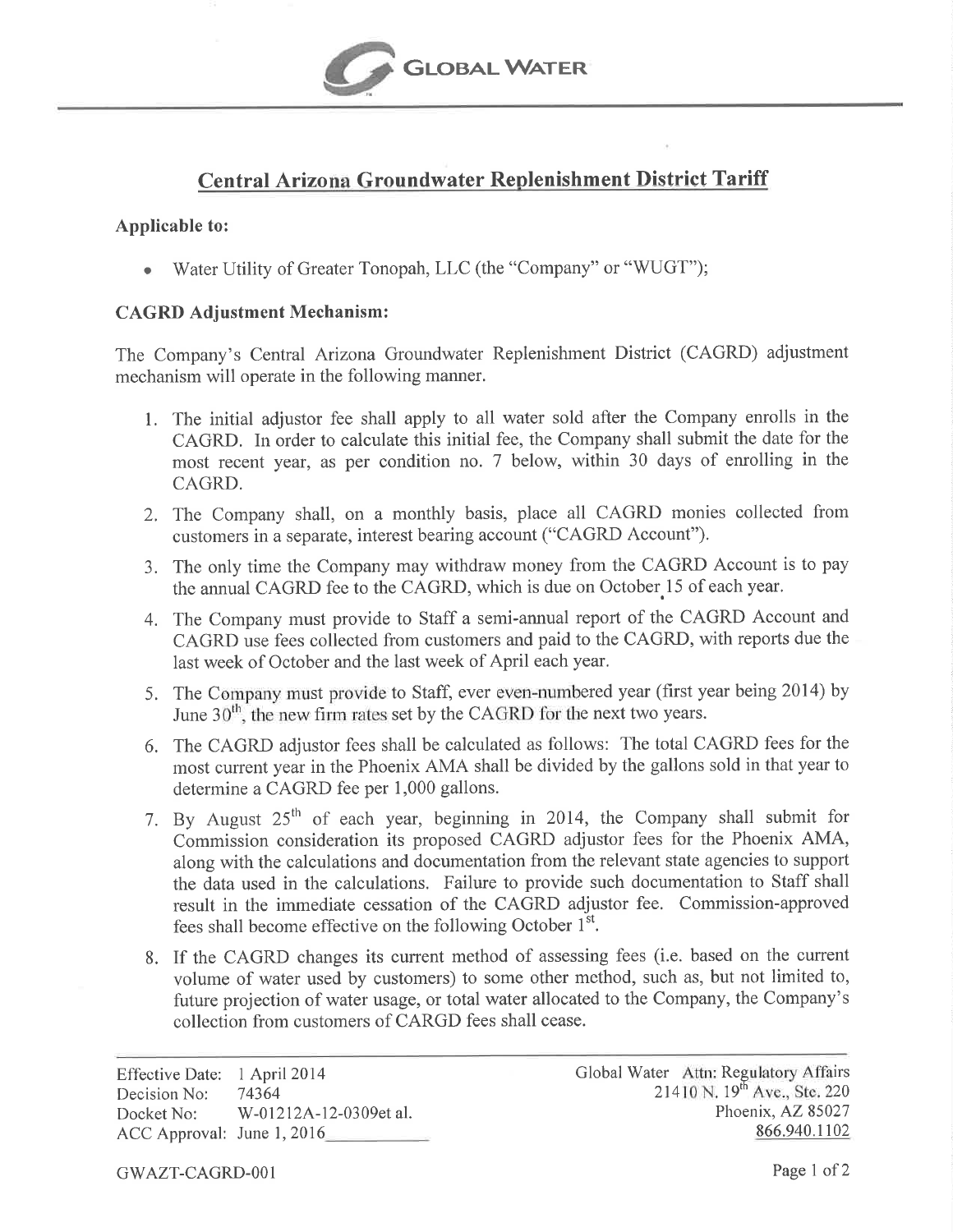

9. As a compliance item, the Company shall submit a new tariff reflecting the initial adjustor fee as per Condition No. 1 above and shall annually submit a new tariff reflecting the reset adjustor fee prior to the fee becoming effective.

Effective Date: 1 April2014 Decision No: Docket No: ACC Approval: June 1, 2016 74364 W-01212A-12-0309et al. Global Water Attn: 21410 N : Regulatory Affairs .  $19<sup>th</sup>$  Ave., Ste. 220 Phoenix, AZ 85027 866.940.1102

GWAZT-CAGRD-001 Page 2 of 2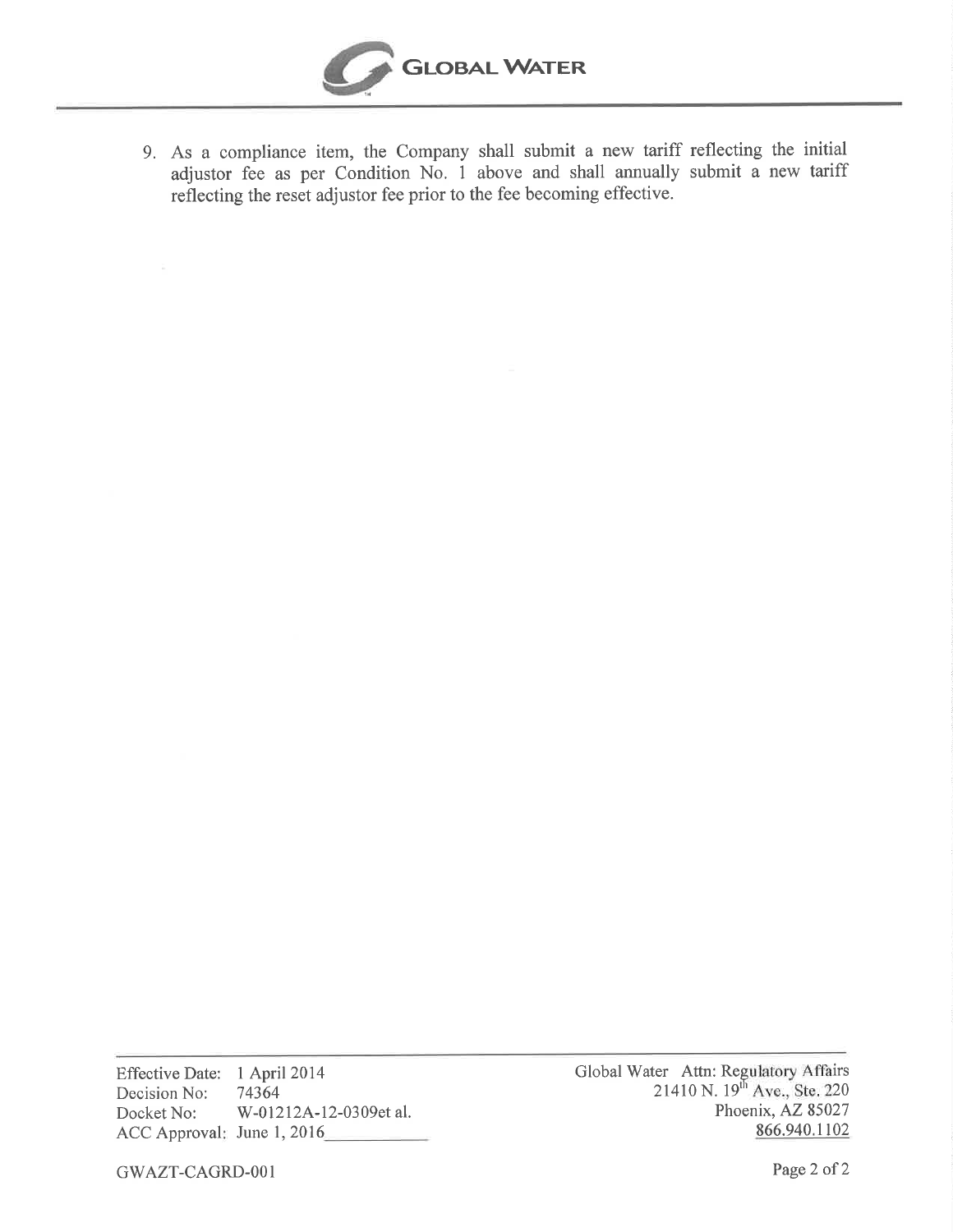| 1                                                 | BEFORE THE ARIZONA CORPORATION COMMISSION                                                                                                                                                                                                                                                                                     |                                                                                           |
|---------------------------------------------------|-------------------------------------------------------------------------------------------------------------------------------------------------------------------------------------------------------------------------------------------------------------------------------------------------------------------------------|-------------------------------------------------------------------------------------------|
| 2<br>3<br>$\overline{\mathcal{A}}$<br>5<br>6<br>7 | <b>COMMISSIONERS</b><br>DOUG LITTLE, Chairman<br><b>BOB STUMP</b><br><b>BOB BURNS</b><br><b>TOM FORESE</b><br><b>ANDY TOBIN</b><br>IN THE MATTER OF THE APPLICATION OF<br>VALENCIA WATER COMPANY - TOWN DIVISION                                                                                                              | Docket No. W-01212A-12-0309                                                               |
| 8<br>9<br>10                                      | FOR THE ESTABLISHMENT OF JUST AND<br>REASONABLE RATES AND CHARGES FOR UTILITY<br>SERVICE DESIGNED TO REALIZE A REASONABLE<br>RATE OF RETURN ON THE FAIR VALUE OF ITS<br>PROPERTY THROUGHOUT THE STATE OF ARIZONA                                                                                                              |                                                                                           |
| 11<br>12<br>13<br>14                              | IN THE MATTER OF THE APPLICATION OF<br><b>GLOBAL WATER - PALO VERDE UTILITIES</b><br>COMPANY FOR THE ESTABLISHMENT OF JUST AND<br>REASONABLE RATES AND CHARGES FOR UTILITY<br>SERVICE DESIGNED TO REALIZE A REASONABLE<br>RATE OF RETURN ON THE FAIR VALUE OF ITS<br>PROPERTY THROUGHOUT THE STATE OF ARIZONA                 | DOCKET NO. SW-20445A-12-0310                                                              |
| 15<br>16<br>17                                    | IN THE MATTER OF THE APPLICATION OF WATER<br>UTILITY OF NORTHERN SCOTTSDALE, INC. FOR A<br><b>RATE INCREASE</b>                                                                                                                                                                                                               | Docket Nos. W-03720A-12-0311                                                              |
| 18<br>19<br>20<br>21                              | IN THE MATTER OF THE APPLICATION OF<br>WATER UTILITY OF GREATER TONOPAH FOR<br>THE ESTABLISHMENT OF JUST AND REASONABLE<br>RATES AND CHARGES FOR UTILITY SERVICE<br>DESIGNED TO REALIZE A REASONABLE RATE OF<br>RETURN ON THE FAIR VALUE OF ITS PROPERTY<br>THROUGHOUT THE STATE OF ARIZONA                                   | DOCKET NO. W-02450A-12-0312                                                               |
| 22<br>23<br>24<br>25<br>26                        | IN THE MATTER OF THE APPLICATION OF<br><b>VALENCIA WATER COMPANY - GREATER</b><br>BUCKEYE DIVISION FOR THE ESTABLISHMENT OF<br>JUST AND REASONABLE RATES AND CHARGES FOR<br>UTILITY SERVICE DESIGNED TO REALIZE A<br>REASONABLE RATE OF RETURN ON THE FAIR<br>VALUE OF ITS PROPERTY THROUGHOUT THE<br><b>STATE OF ARIZONA</b> | DOCKET NO. W-02451A-12-0313<br><b>NOTICE OF FILING COMPLIANCE</b><br>(Decision No. 74364) |
| 27                                                |                                                                                                                                                                                                                                                                                                                               |                                                                                           |

 $\bar{\sigma}$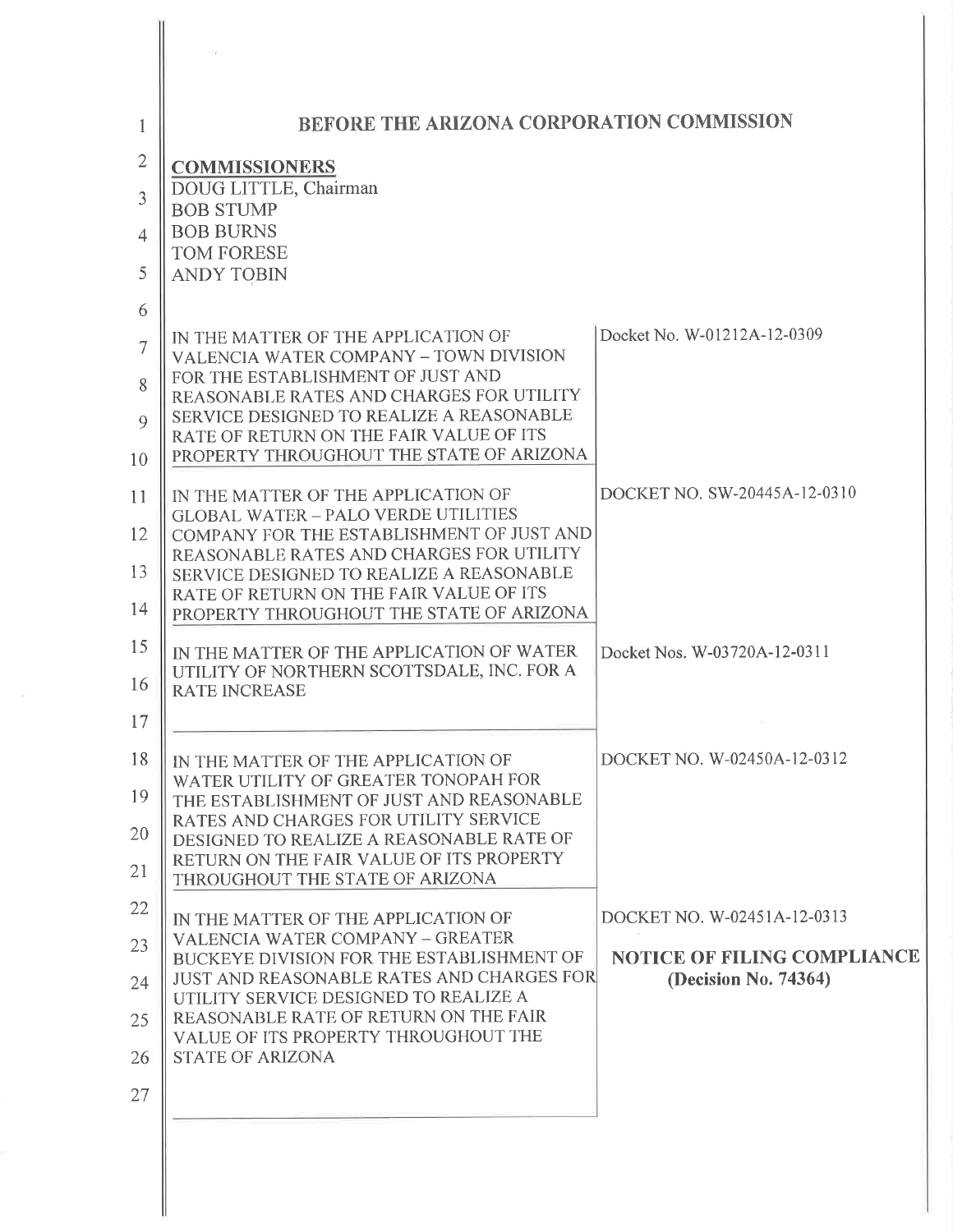| 1<br>$\overline{2}$<br>3<br>$\overline{4}$ | DOCKET NO. W-20446A-12-0314<br>IN THE MATTER OF THE APPLICATION OF<br><b>GLOBAL WATER - SANTA CRUZ WATER COMPANY</b><br>FOR THE ESTABLISHMENT OF JUST AND<br>REASONABLE RATES AND CHARGES FOR UTILITY<br>SERVICE DESIGNED TO REALIZE A REASONABLE<br>RATE OF RETURN ON THE FAIR VALUE OF ITS<br>PROPERTY THROUGHOUT THE STATE OF ARIZONA |  |
|--------------------------------------------|------------------------------------------------------------------------------------------------------------------------------------------------------------------------------------------------------------------------------------------------------------------------------------------------------------------------------------------|--|
| 5                                          | DOCKET NO. W-01732A-12-0315<br>IN THE MATTER OF THE APPLICATION OF                                                                                                                                                                                                                                                                       |  |
| 6                                          | WILLOW VALLEY WATER COMPANY FOR THE<br>ESTABLISHMENT OF JUST AND REASONABLE<br><b>NOTICE OF FILING COMPLIANCE</b>                                                                                                                                                                                                                        |  |
| $\overline{7}$                             | RATES AND CHARGES FOR UTILITY SERVICE<br>(Decision No. 74364)<br>DESIGNED TO REALIZE A REASONABLE RATE OF                                                                                                                                                                                                                                |  |
| 8                                          | RETURN ON THE FAIR VALUE OF ITS PROPERTY<br>THROUGHOUT THE STATE OF ARIZONA                                                                                                                                                                                                                                                              |  |
| 9                                          |                                                                                                                                                                                                                                                                                                                                          |  |
| 10                                         | In June 2016, Water Utility of Greater Tonopah, LLC converted from an Arizona                                                                                                                                                                                                                                                            |  |
| 11                                         | corporation to a limited liability company under the Arizona Entity Restructuring Act, A.R.S. § 29-                                                                                                                                                                                                                                      |  |
| 12                                         | 2101. Under the Act, the converted entity remains "same entity without interruption as the                                                                                                                                                                                                                                               |  |
| 13                                         | converting entity." A.R.S. $\S$ 29-2406(A)(1)(b). In connection with the reorganization, the name of                                                                                                                                                                                                                                     |  |
| 14                                         | the entity was changed from Water Utility of Greater Tonopah, Inc. to Water Utility of Greater                                                                                                                                                                                                                                           |  |
| 15                                         | Tonopah, LLC. Accordingly, Water Utility of Greater Tonopah, LLC is submitting updated tariff                                                                                                                                                                                                                                            |  |
| 16                                         | sheets reflecting its new name. Attached is the revised Central Arizona Groundwater Replenishing                                                                                                                                                                                                                                         |  |
| 17                                         | District Tariff reflecting the new name. No other changes were made.                                                                                                                                                                                                                                                                     |  |
| 18                                         |                                                                                                                                                                                                                                                                                                                                          |  |
| 19                                         | RESPECTFULLY SUBMITTED this $5^{\frac{1}{2}}$ day of December, 2016.                                                                                                                                                                                                                                                                     |  |
| 20                                         |                                                                                                                                                                                                                                                                                                                                          |  |
| 21                                         | SNELL & WILMER L.L.P.                                                                                                                                                                                                                                                                                                                    |  |
| 22                                         |                                                                                                                                                                                                                                                                                                                                          |  |
| 23                                         | By<br>Michael W. Patten                                                                                                                                                                                                                                                                                                                  |  |
| 24                                         | Timothy J. Sabo                                                                                                                                                                                                                                                                                                                          |  |
| 25                                         | One Arizona Center<br>400 East Van Buren Street                                                                                                                                                                                                                                                                                          |  |
| 26                                         | Phoenix, Arizona 85004                                                                                                                                                                                                                                                                                                                   |  |
| 27                                         | <b>Attorneys for Global Utilities</b>                                                                                                                                                                                                                                                                                                    |  |
|                                            |                                                                                                                                                                                                                                                                                                                                          |  |
|                                            |                                                                                                                                                                                                                                                                                                                                          |  |

I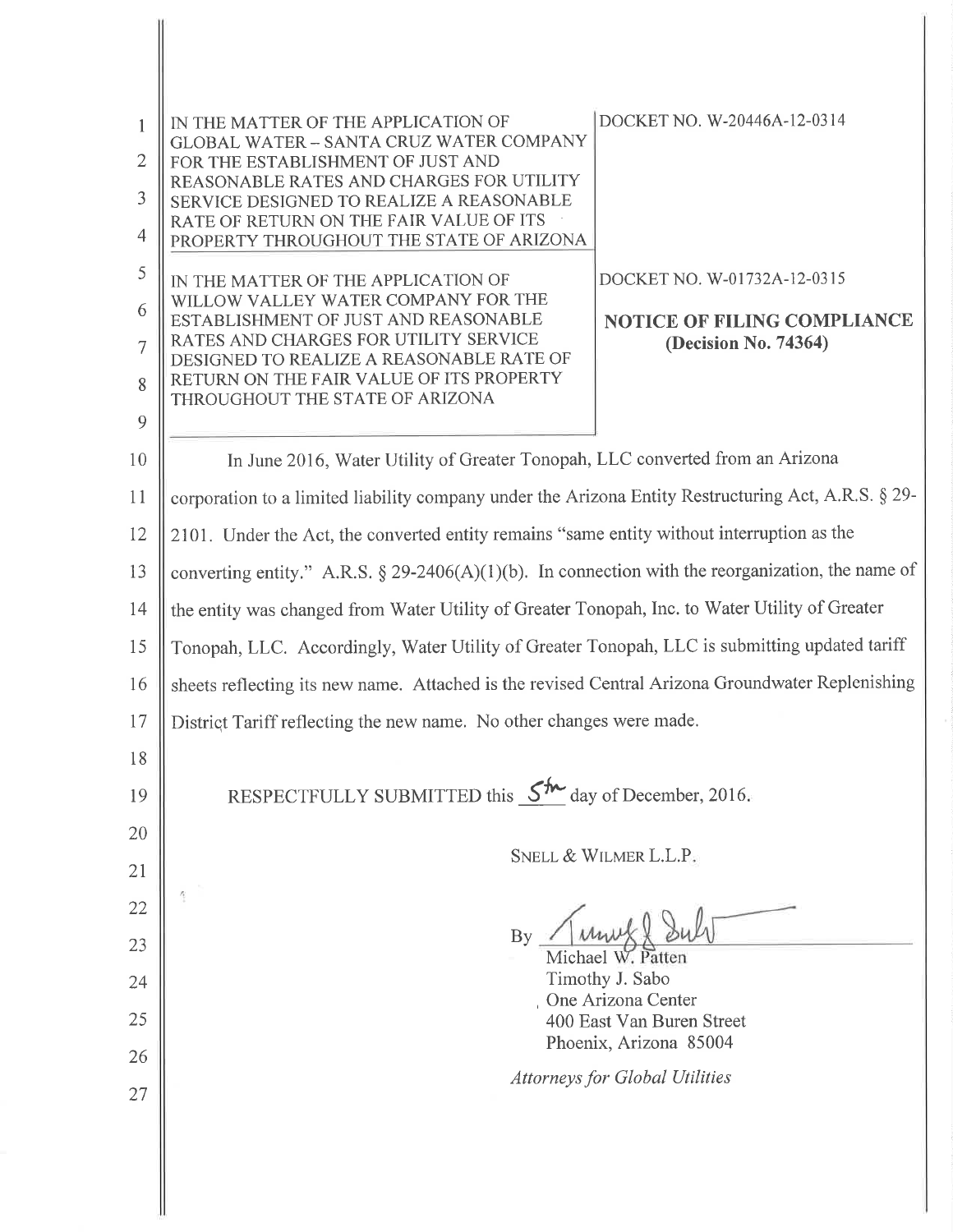| 1                        | Original +13 copies of the foregoing                                         |
|--------------------------|------------------------------------------------------------------------------|
| $\overline{2}$           | filed this $S^{\prime\prime\prime}$ day of December 2016, with:              |
| $\overline{3}$           | Docket Control<br><b>Arizona Corporation Commission</b>                      |
| $\overline{\mathcal{L}}$ | 1200 West Washington<br>Phoenix, AZ 85007                                    |
| 5                        | Copies of the foregoing hand-delivered/mailed                                |
| 6                        | this $5^{\prime\prime}$ day of December 2016 to:                             |
| $\overline{7}$           | Dwight D. Nodes, Esq.                                                        |
| 8                        | Assistant Chief Administrative Law Judge<br><b>Hearing Division</b>          |
| 9                        | Arizona Corporation Commission                                               |
| 10                       | 1200 West Washington<br>Phoenix, AZ 85007                                    |
| 11                       | Janice Alward, Esq.                                                          |
| 12                       | Chief Counsel, Legal Division<br>Arizona Corporation Commission              |
| 13                       | 1200 West Washington<br>Phoenix, AZ 85007                                    |
| 14                       |                                                                              |
| 15                       | <b>Thomas Broderick</b><br>Director, Utilities Division                      |
| 16                       | <b>Arizona Corporation Commission</b><br>1200 West Washington                |
| 17                       | Phoenix, AZ 85007                                                            |
| 18                       | Garry D. Hays, Esq.                                                          |
| 19                       | The Law Offices of Garry D. Hays, PC<br>1702 East Highland Avenue, Suite 204 |
| 20                       | Phoenix, AZ 85016                                                            |
| 21                       | Jeffrey W. Crockett, Esq.<br>Brownstein Hyatt Farber Schreck, LLP            |
| 22                       | One East Washington Street, Suite 2400                                       |
| 23                       | Phoenix, Arizona 85004                                                       |
| 24                       | Daniel W. Pozefsky, Esq.                                                     |
| 25                       | <b>Chief Counsel</b><br><b>Residential Utility Consumer Office</b>           |
| 26                       | 1110 West Washington Street, Suite 200<br>Phoenix, Arizona 85007             |
| 27                       |                                                                              |
|                          |                                                                              |

 $\overline{2}$